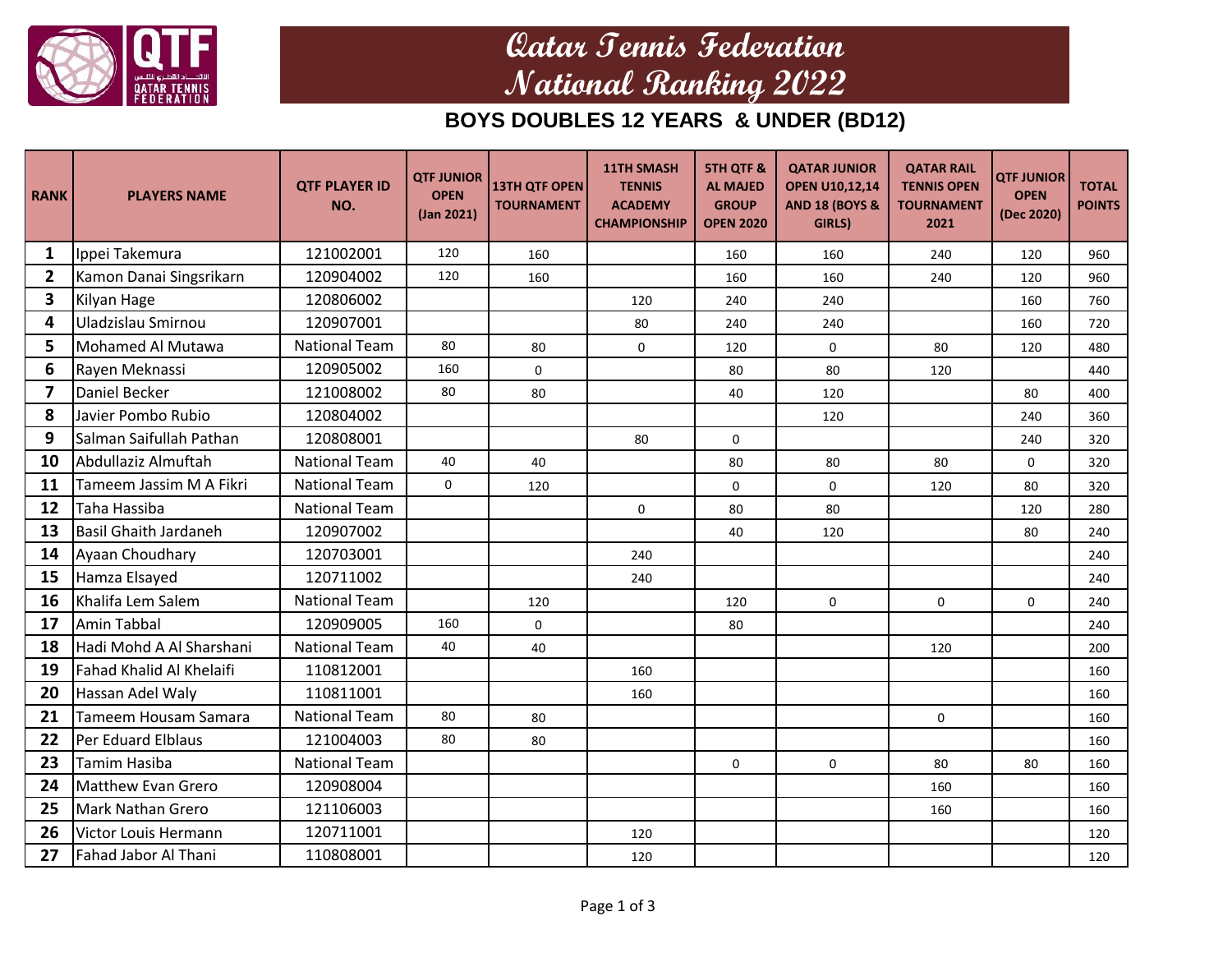

# **Qatar Tennis Federation National Ranking 2022**

#### **BOYS DOUBLES 12 YEARS & UNDER (BD12)**

| <b>RANK</b> | <b>PLAYERS NAME</b>           | <b>QTF PLAYER ID</b><br>NO. | <b>QTF JUNIOR</b><br><b>OPEN</b><br>(Jan 2021) | <b>13TH QTF OPEN</b><br><b>TOURNAMENT</b> | <b>11TH SMASH</b><br><b>TENNIS</b><br><b>ACADEMY</b><br><b>CHAMPIONSHIP</b> | <b>5TH QTF &amp;</b><br><b>AL MAJED</b><br><b>GROUP</b><br><b>OPEN 2020</b> | <b>QATAR JUNIOR</b><br><b>OPEN U10,12,14</b><br><b>AND 18 (BOYS &amp;</b><br>GIRLS) | <b>QATAR RAIL</b><br><b>TENNIS OPEN</b><br><b>TOURNAMENT</b><br>2021 | <b>QTF JUNIOR</b><br><b>OPEN</b><br>(Dec 2020) | <b>TOTAL</b><br><b>POINTS</b> |
|-------------|-------------------------------|-----------------------------|------------------------------------------------|-------------------------------------------|-----------------------------------------------------------------------------|-----------------------------------------------------------------------------|-------------------------------------------------------------------------------------|----------------------------------------------------------------------|------------------------------------------------|-------------------------------|
| 28          | <b>Ghanem Aid Al Sulaiti</b>  | <b>National Team</b>        |                                                |                                           | 120                                                                         |                                                                             |                                                                                     |                                                                      |                                                | 120                           |
| 29          | Taras Njers Delonga           | 120910003                   |                                                |                                           |                                                                             |                                                                             | 120                                                                                 |                                                                      |                                                | 120                           |
| 30          | David Mario Stefan Raducan    | 121008005                   | 0                                              | $\Omega$                                  |                                                                             |                                                                             |                                                                                     | 120                                                                  |                                                | 120                           |
| 31          | Stefanos Bantekas             | 121008003                   | $\mathbf 0$                                    |                                           |                                                                             |                                                                             | 80                                                                                  |                                                                      |                                                | 80                            |
| 32          | Mazen Osama Mohamed           | 120911002                   |                                                | 0                                         |                                                                             |                                                                             | 80                                                                                  |                                                                      |                                                | 80                            |
| 33          | Dovud Baykuziyev              | 121004002                   |                                                |                                           |                                                                             |                                                                             | 80                                                                                  |                                                                      |                                                | 80                            |
| 34          | Michel Fouad Antonios         | 120806006                   |                                                |                                           |                                                                             |                                                                             |                                                                                     |                                                                      | 80                                             | 80                            |
| 35          | Carl Saleh                    | 120803001                   |                                                |                                           |                                                                             |                                                                             |                                                                                     |                                                                      | 80                                             | 80                            |
| 36          | Faisal Abdulrahman Al Shamari | <b>National Team</b>        | 40                                             | 40                                        |                                                                             |                                                                             |                                                                                     |                                                                      |                                                | 80                            |
| 37          | Ghanim Al Ghanim              | <b>National Team</b>        | 40                                             | 40                                        |                                                                             |                                                                             |                                                                                     | 0                                                                    |                                                | 80                            |
| 38          | Zayed Al Meadadi              | <b>National Team</b>        |                                                |                                           |                                                                             | 0                                                                           | $\mathbf 0$                                                                         | 80                                                                   | $\mathbf 0$                                    | 80                            |
| 39          | Andre Cadavid                 | 121103001                   |                                                |                                           |                                                                             |                                                                             |                                                                                     | 80                                                                   |                                                | 80                            |
| 40          | Fawwaz Bin Nizam              | 121105001                   |                                                |                                           |                                                                             |                                                                             |                                                                                     | 80                                                                   |                                                | 80                            |
| 41          | Usman Ali Khan                | 121103004                   |                                                |                                           |                                                                             |                                                                             |                                                                                     |                                                                      | 40                                             | 40                            |
| 42          | Ibrahim Bani Salman           | 120810006                   |                                                |                                           |                                                                             |                                                                             |                                                                                     |                                                                      | 40                                             | 40                            |
| 43          | Mahdi Sharshani               | <b>National Team</b>        |                                                |                                           | $\mathbf 0$                                                                 |                                                                             |                                                                                     |                                                                      |                                                | $\mathbf 0$                   |
| 44          | Yousif Majid Al Abdullah      | 110703001                   |                                                |                                           | 0                                                                           |                                                                             |                                                                                     |                                                                      |                                                | $\mathbf 0$                   |
| 45          | Faisal Majed Al Khelaifi      | 110812001                   |                                                |                                           | $\mathbf 0$                                                                 |                                                                             |                                                                                     |                                                                      |                                                | $\Omega$                      |
| 46          | Aiden Marbury Casareo         | 120810001                   |                                                |                                           | $\mathsf{O}\xspace$                                                         |                                                                             |                                                                                     |                                                                      |                                                | 0                             |
| 47          | <b>Cameron Breheny</b>        | 120811001                   |                                                |                                           | $\mathsf{O}\xspace$                                                         |                                                                             |                                                                                     |                                                                      |                                                | 0                             |
| 48          | Abdullah Nayef                | <b>National Team</b>        |                                                |                                           | $\mathbf 0$                                                                 |                                                                             |                                                                                     |                                                                      |                                                | $\mathbf 0$                   |
| 49          | Hesham Sherif Badawy          | 120812002                   |                                                |                                           |                                                                             | $\mathsf 0$                                                                 |                                                                                     |                                                                      |                                                | $\mathbf 0$                   |
| 50          | Nawaf Abdulla Almohanadi      | <b>National Team</b>        |                                                |                                           |                                                                             | 0                                                                           | $\Omega$                                                                            | 0                                                                    | $\mathbf 0$                                    | $\Omega$                      |
| 51          | Rashed Alhamidi               | <b>National Team</b>        | 0                                              |                                           |                                                                             |                                                                             |                                                                                     |                                                                      |                                                | $\mathbf 0$                   |
| 52          | Abdulla Jassim Almahmoub      | <b>National Team</b>        |                                                |                                           |                                                                             |                                                                             |                                                                                     | 0                                                                    |                                                | 0                             |
| 53          | <b>Mathurin Szul</b>          | 121011001                   |                                                |                                           |                                                                             |                                                                             |                                                                                     | 0                                                                    |                                                | 0                             |
| 54          | Ghanim F A S Al Khayareen     | <b>National Team</b>        |                                                |                                           |                                                                             |                                                                             |                                                                                     | $\mathbf 0$                                                          |                                                | $\mathbf 0$                   |